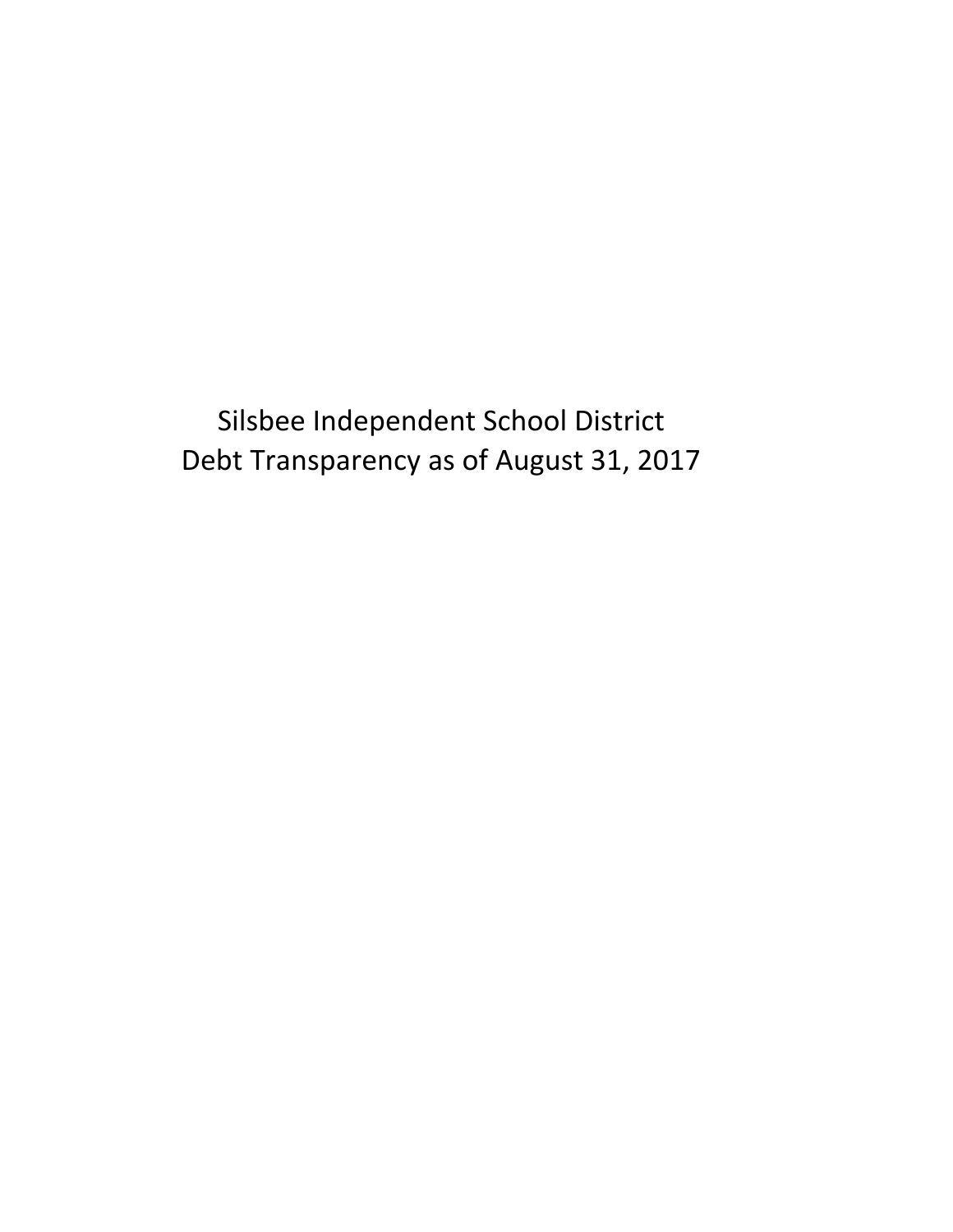Approved Bond Authorizations by Voters as of August 31, 2017

| Authorization | <b>Issued</b>    | <b>Unissued</b> | <b>Total Authorization Amount</b> | <b>Purpose for which Debt Obligation was Authorized</b>                                  |  |  |  |  |  |  |
|---------------|------------------|-----------------|-----------------------------------|------------------------------------------------------------------------------------------|--|--|--|--|--|--|
| 2008          | $8,165,000$   \$ |                 |                                   | 8,165,000 Refunding of 1998 bonds, orignally issued to build new high school             |  |  |  |  |  |  |
| 2008          | 870,000 \$       |                 |                                   | 870,000 Refunding of 2000 bonds, orignally issued to build new high school               |  |  |  |  |  |  |
| 2009          | 7,090,000 \$     |                 |                                   | 7,090,000 Refunding of 1999 bonds, orignally issued to build new high school             |  |  |  |  |  |  |
| 2013          | $9,480,000$   \$ |                 |                                   | 9,480,000 Construct Elem, Renovate Middle & Elem Schools                                 |  |  |  |  |  |  |
| 2014A         | $9,690,000$ \$   |                 |                                   | 9,690,000 Construct Elem, Renovate Middle & Elem Schools                                 |  |  |  |  |  |  |
| 2014Q         | $6,180,000$ \$   |                 |                                   | 6,180,000 Construct Elem, Renovate Middle & Elem Schools                                 |  |  |  |  |  |  |
| 2015          | $3,950,000$   \$ |                 |                                   | 3,950,000 Construct Elem, Renovate Middle & Elem Schools                                 |  |  |  |  |  |  |
| 2016          | $6,645,000$   \$ |                 |                                   | 6,645,000 Refunding of 2008 & 2009 refunding, originally issued to build new high school |  |  |  |  |  |  |
|               |                  |                 |                                   |                                                                                          |  |  |  |  |  |  |
| Total         |                  |                 | 52,070,000                        |                                                                                          |  |  |  |  |  |  |

Debt Service Fund - accounts for the resources accumulated and payments made for principal and interest on long-term general obligation debt of governmental funds. The primary revenue

source is local property taxes levied specifically for debt service.

#### **Current credit rating given by any nationally recognized credit rating organization to debt obiligations of the political subdivision:**

Moody's Investors Service: A1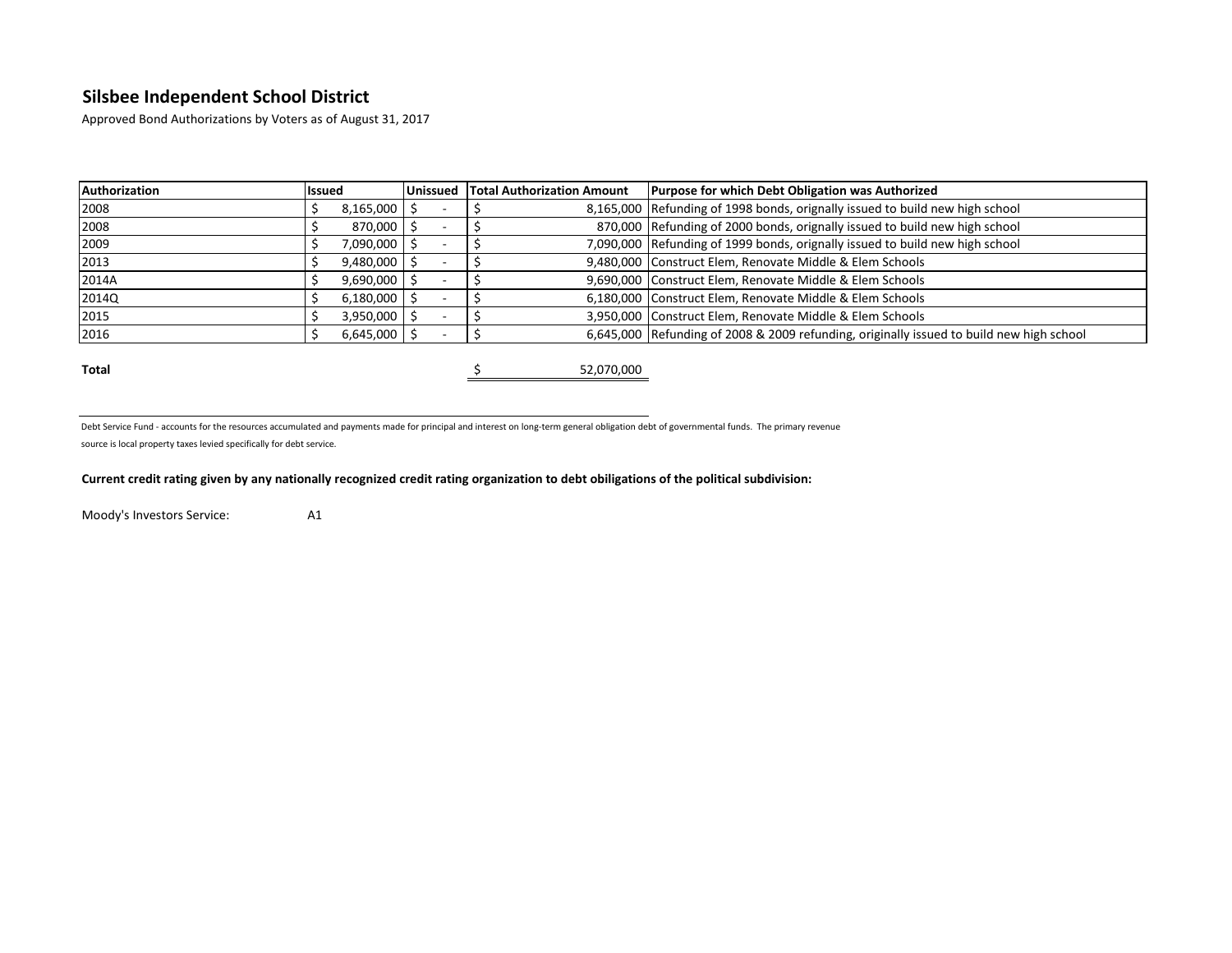Combined Principal and Interest Requirement

|                    | <b>Principal</b>    |    |                 |              |    |                     |  |  |
|--------------------|---------------------|----|-----------------|--------------|----|---------------------|--|--|
| <b>Year Ending</b> | Value               |    |                 | <b>Total</b> |    |                     |  |  |
| <b>August 31</b>   | <b>At Maturity</b>  |    | <b>Interest</b> |              |    | <b>Requirements</b> |  |  |
| 2017               | \$<br>2,000,000.00  | \$ | 1,237,220.00    |              | \$ | 3,237,220.00        |  |  |
| 2018               | \$<br>1,985,000.00  | \$ | 1,242,332.50    |              | \$ | 3,227,332.50        |  |  |
| 2019               | \$<br>2,035,000.00  | \$ | 1,181,082.50    |              | \$ | 3,216,082.50        |  |  |
| 2020               | \$<br>2,115,000.00  | \$ | 1,119,682.50    |              | \$ | 3,234,682.50        |  |  |
| 2021               | \$<br>2,170,000.00  | \$ | 1,055,812.50    |              | \$ | 3,225,812.50        |  |  |
| 2022               | \$<br>2,240,000.00  | \$ | 989,962.50      |              | \$ | 3,229,962.50        |  |  |
| 2023               | \$<br>2,185,000.00  | \$ | 922,012.50      |              | \$ | 3,107,012.50        |  |  |
| 2024               | \$<br>1,570,000.00  | \$ | 873,212.50      |              | \$ | 2,443,212.50        |  |  |
| 2025               | \$<br>1,605,000.00  | \$ | 839,537.50      |              | \$ | 2,444,537.50        |  |  |
| 2026               | \$<br>1,640,000.00  | \$ | 803,662.50      |              | \$ | 2,443,662.50        |  |  |
| 2027               | \$<br>1,675,000.00  | \$ | 770,512.50      |              | \$ | 2,445,512.50        |  |  |
| 2028               | \$<br>1,710,000.00  | \$ | 732,650.00      |              | \$ | 2,442,650.00        |  |  |
| 2029               | \$<br>1,750,000.00  | \$ | 693,562.50      |              | \$ | 2,443,562.50        |  |  |
| 2030               | \$<br>1,800,000.00  | \$ | 652,112.50      |              | \$ | 2,452,112.50        |  |  |
| 2031               | \$<br>1,840,000.00  | \$ | 608,037.50      |              | \$ | 2,448,037.50        |  |  |
| 2032               | \$<br>1,885,000.00  | \$ | 562,487.50      |              | \$ | 2,447,487.50        |  |  |
| 2033               | \$<br>1,935,000.00  | \$ | 513,625.00      |              | \$ | 2,448,625.00        |  |  |
| 2034               | \$<br>710,000.00    | \$ | 183,687.50      |              | \$ | 893,687.50          |  |  |
| 2035               | \$<br>745,000.00    | \$ | 158,287.50      |              | \$ | 903,287.50          |  |  |
| 2036               | \$<br>770,000.00    | \$ | 131,000.00      |              | \$ | 901,000.00          |  |  |
| 2037               | \$<br>805,000.00    | \$ | 100,200.00      |              | \$ | 905,200.00          |  |  |
| 2038               | \$<br>835,000.00    | \$ | 68,000.00       |              | \$ | 903,000.00          |  |  |
| 2039               | \$<br>865,000.00    | \$ | 34,600.00       |              | \$ | 899,600.00          |  |  |
| <b>Totals</b>      | \$<br>36,870,000.00 |    | \$15,473,280.00 |              |    | \$52,343,280.00     |  |  |
|                    |                     |    |                 |              |    |                     |  |  |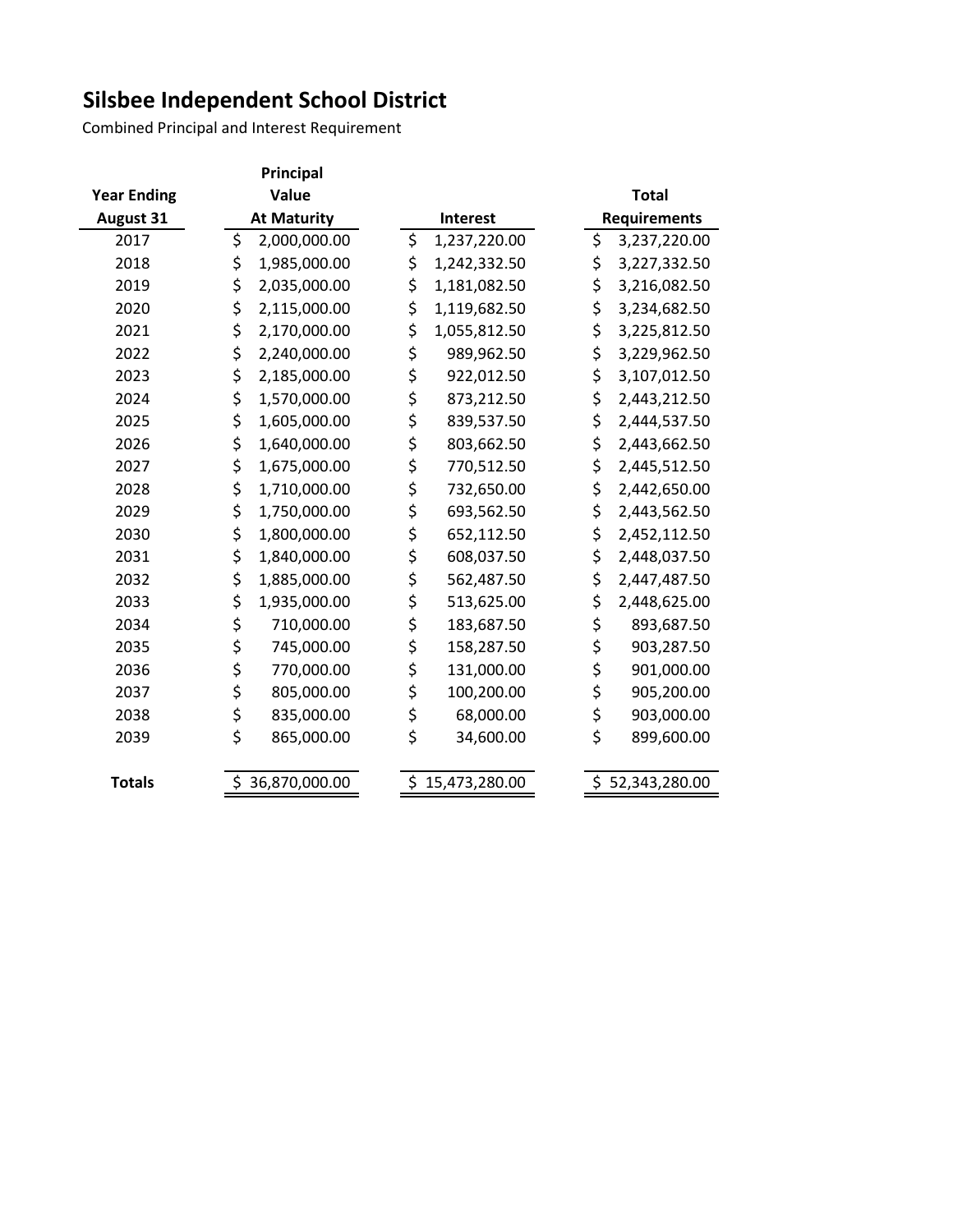Bond Status as of August 31, 2017

| <b>Series</b>               | <b>Spent</b> |            | <b>Unspent</b> |  |  |  |
|-----------------------------|--------------|------------|----------------|--|--|--|
|                             |              |            |                |  |  |  |
| 2008 Bonds                  | \$           | 8,165,000  | \$             |  |  |  |
| 2008 Bonds                  |              | 870,000    | \$             |  |  |  |
| 2009 Bonds                  |              | 7,090,000  |                |  |  |  |
| 2013 U/L Tax Building Bond  |              | 9,922,679  |                |  |  |  |
| 2014A U/L Tax Building Bond |              | 9,775,000  |                |  |  |  |
| 2014Q U/L Tax Building Bond |              | 6,181,036  |                |  |  |  |
| 2015 Maintenance Tax Note   |              | 2,000,000  |                |  |  |  |
| 2015 U/L Tax Building Bond  |              | 4,120,000  |                |  |  |  |
| <b>Total</b>                |              | 48,123,715 |                |  |  |  |

Note: Total spent and unspent amounts may differ from original issue amounts due to premiums, discounts and interest earned